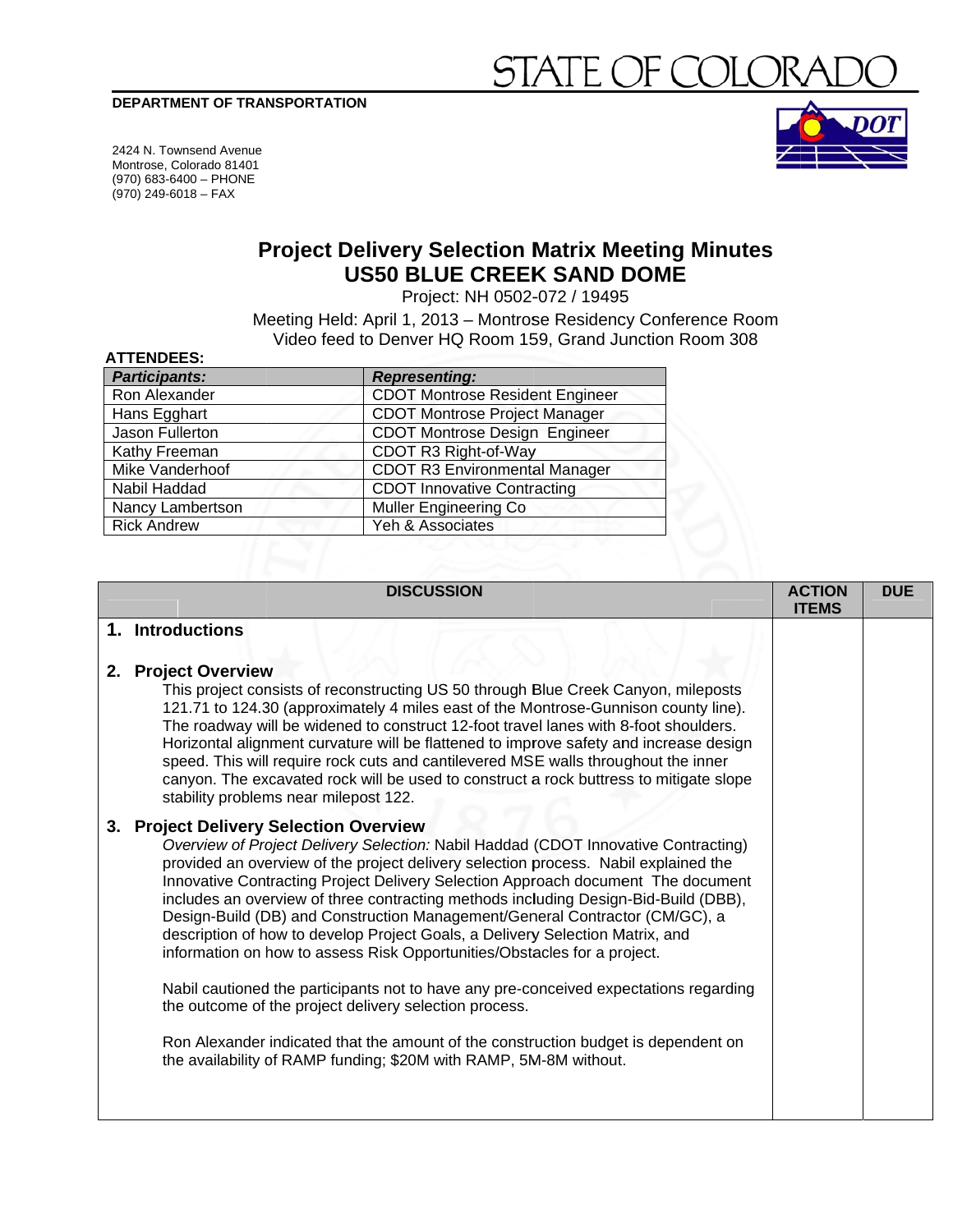#### **Project Description Checklist**

The following items should be considered in the project description as applicable. Other items can be added if they influence the project delivery decision. Relevant documents can be added as appendices.

- Project Name US50 BLUE CREEK SAND DOME
- $\Box$  Location US50 MP 121.7 to MP 124.3
- $\Box$  Estimated Budget Design Phase is already funded. Construction budget is unknown at this time. If RAMP funds are provided, Construction budget could be \$20M, if not, \$5M-8M.
- □ Estimated Project Delivery Period Ad late 2014, Construction 2015, 2016
- $\Box$  Required Delivery Date (if applicable) DECEMBER 2016 if RAMP funding is provided
- Source(s) of Project Funding
- Project Corridor US50
- □ Major Features of Work Reconstruction, realignment, Horizontal alignment curvature will be flattened to improve safety and increase design speed. This will require rock cuts and cantilevered MSE walls throughout the inner canyon. The excavated rock will be used to construct a rock buttress to mitigate slope stability problems near milepost 122.
- Maior Schedule Milestones
	- o Risk Assessment
	- **Project Delivery Selection**  $\triangle$
	- Contractor RFP, including short list and selection  $\sim$
	- o FIR
	- o FOR
	- o Guaranteed Maximum Price negotiation
	- o Begin Construction
	- o End Construction
- $\Box$  Major Challenges (as applicable)
	- o Right of Way, Utilities, and/or Environmental Approvals
- Main Identified Sources of Risk
	- Blasting 4 hour roadway closures permissible. Production rates for rock  $\bullet$ excavation will be slow unless SH50 can be closed 10 hrs/day.
	- Slope stability mitigation constructability  $\bullet$
	- Lack of CDOT experience with the CM-GC Process  $\bullet$
	- **Traffic Control during rock blasting**  $\bullet$
- □ Safety Issues
	- **Blasting**
	- 25-ft deep excavation for rock buttress
- **J** Sustainable Design and Construction Requirements
	- Re-use excavated rock to build rock buttress to mitigate slope stability near MP  $\bullet$  $122.$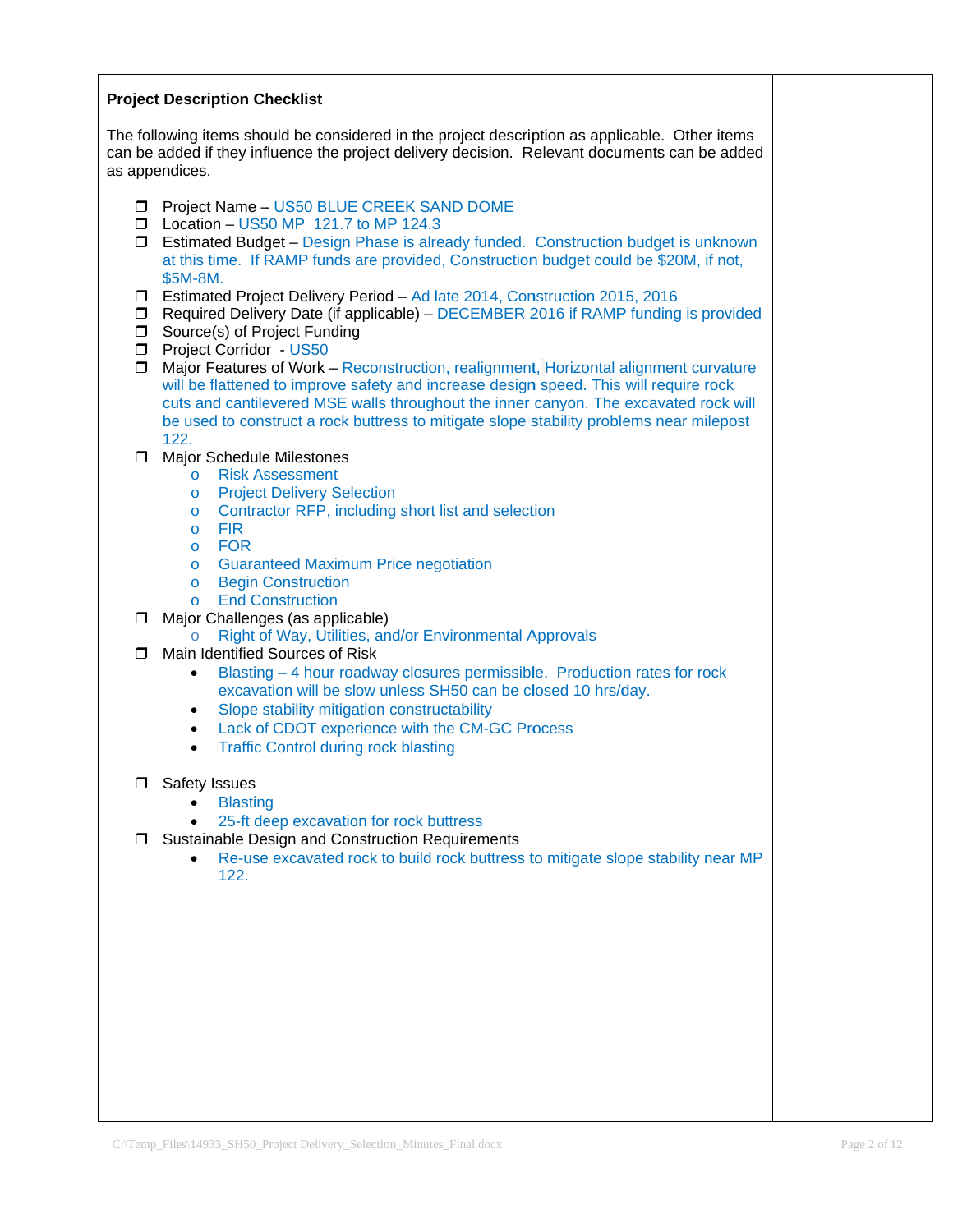# **Project-Specific Goals (Non-Prioritized)** 1. Construction Completed by December, 2016. (RAMP funding requirement) 2. Improve long-term operations and safety 3. Provide an aesthetically pleasing project. 4. Maximize safety of workers and traveling public during construction. 5. Demonstrate wise use of funds. Facilitate and foster collaboration, communication and partnership with all stakeholders. 6. Provide 12 ft lanes with 8 ft shoulders with a design speed of 40 to 45 mph. (Maximize mobility and safety through the canyon. **Project Constraints** There are potential aspects of a project that can eliminate the need to evaluate one or more of the possible project delivery methods. General constraints are provided, but it is critical to identify constraints that are project specific. **Constraints** Source & Availability of Funding  $\bullet$ Schedule constraints Federal, state, and local laws Third party agreements with BLM - ROW. • Constructability of Rock Buttress • Balancing Costs of Rock Ex against MSE Walls Contractors wish to close the road for extended time for Blasting clean-up 4. Project Delivery Selection Matrix The group discussed each of the four Primary Factors of the Project Delivery Selection Matrix and modified the matrix to include scores for 'least appropriate'. 'appropriate', and 'most appropriate' delivery method for Design-Bid-Build and CM/GC. The final matrix is attached to these minutes showing each score. CM/GC was determined to be most appropriate for all four primary factors thus the secondary factors were not considered. CDOT will present the decision of the Project Delivery Selection group to FHWA for their approval.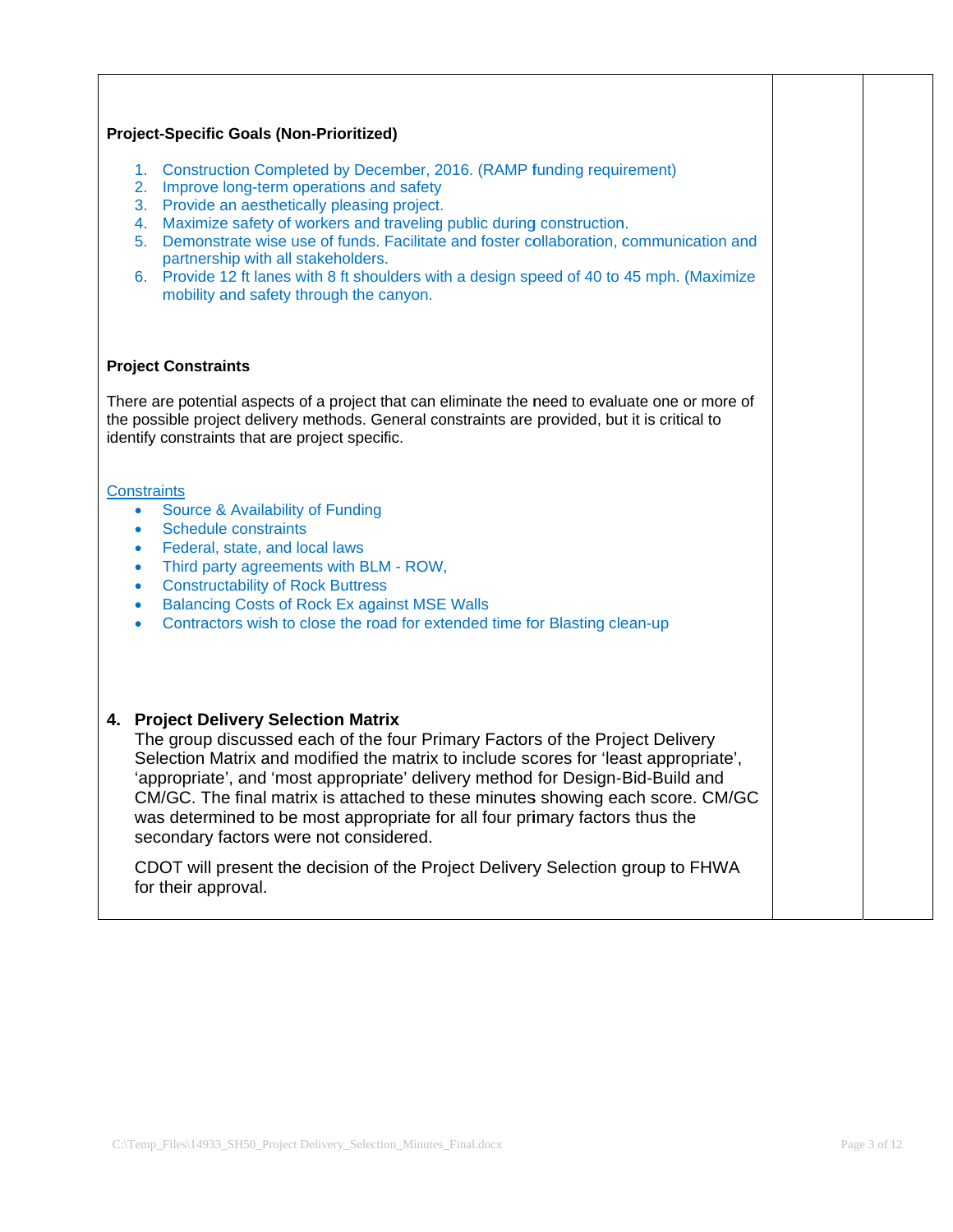**Project Delivery Selection Matrix Summary** 

Determine the factors that should be considered in the project delivery selection, discuss the opportunities and obstacles related to each factor, and document the discussion on the following pages. Then complete the summary below.

| <b>PROJECT DELIVERY METHOD OPPORTUNITY/OBSTACLE SUMMARY</b> |                |                |                |  |
|-------------------------------------------------------------|----------------|----------------|----------------|--|
|                                                             | <b>DBB</b>     | <b>DB</b>      | <b>CM/GC</b>   |  |
| <b>Primary Evaluation Factors</b>                           |                |                |                |  |
| 1. Delivery Schedule                                        | $++$           | $\blacksquare$ | ÷              |  |
| 2. Project Complexity & Innovation                          | $++$           |                | $^{\tiny{++}}$ |  |
| 3. Level of Design                                          | ٠              | X              | $^{\tiny{++}}$ |  |
| 4. Cost                                                     | $5M++$ , 20M + |                | $5M+$ , 20M++  |  |
| 5. Perform Initial Risk Assessment                          |                |                |                |  |
| <b>Secondary Evaluation Factors</b>                         |                |                |                |  |
| 6. Staff Experience/Availability (Owner)                    | $++$           |                | ٠              |  |
| <b>7. Level of Oversight and Control</b>                    | $++$           |                | ٠              |  |
| 8. Competition and Contractor Experience                    | ٠              |                | ++             |  |

| $+ +$     | Most appropriate delivery method                          |
|-----------|-----------------------------------------------------------|
| ٠         | Appropriate delivery method                               |
|           | Least appropriate delivery method                         |
| X         | <b>Fatal Flaw (discontinue evaluation of this method)</b> |
| <b>NA</b> | Factor not applicable or not relevant to the selection    |

#### **Project Delivery Selection Matrix Summary Conclusions and Comments:**

RAMP Funding:

- If RAMP funding is provided such that the construction budget is \$20M, then CM-GC is the preferred  $\bullet$ method of project delivery.
- If construction funds are limited to \$5M to \$8M, Design-Bid-Build is the preferred method.  $\bullet$
- The Design-Build alternative was eliminated because the project design is too far advanced to realize any  $\bullet$ benefit from the D-B method.
- CM-GC requires much more oversight by the CDOT Project Manager to avoid runaway escalation of design  $\bullet$ costs by excessive iterations of design alternatives requested by the contractor.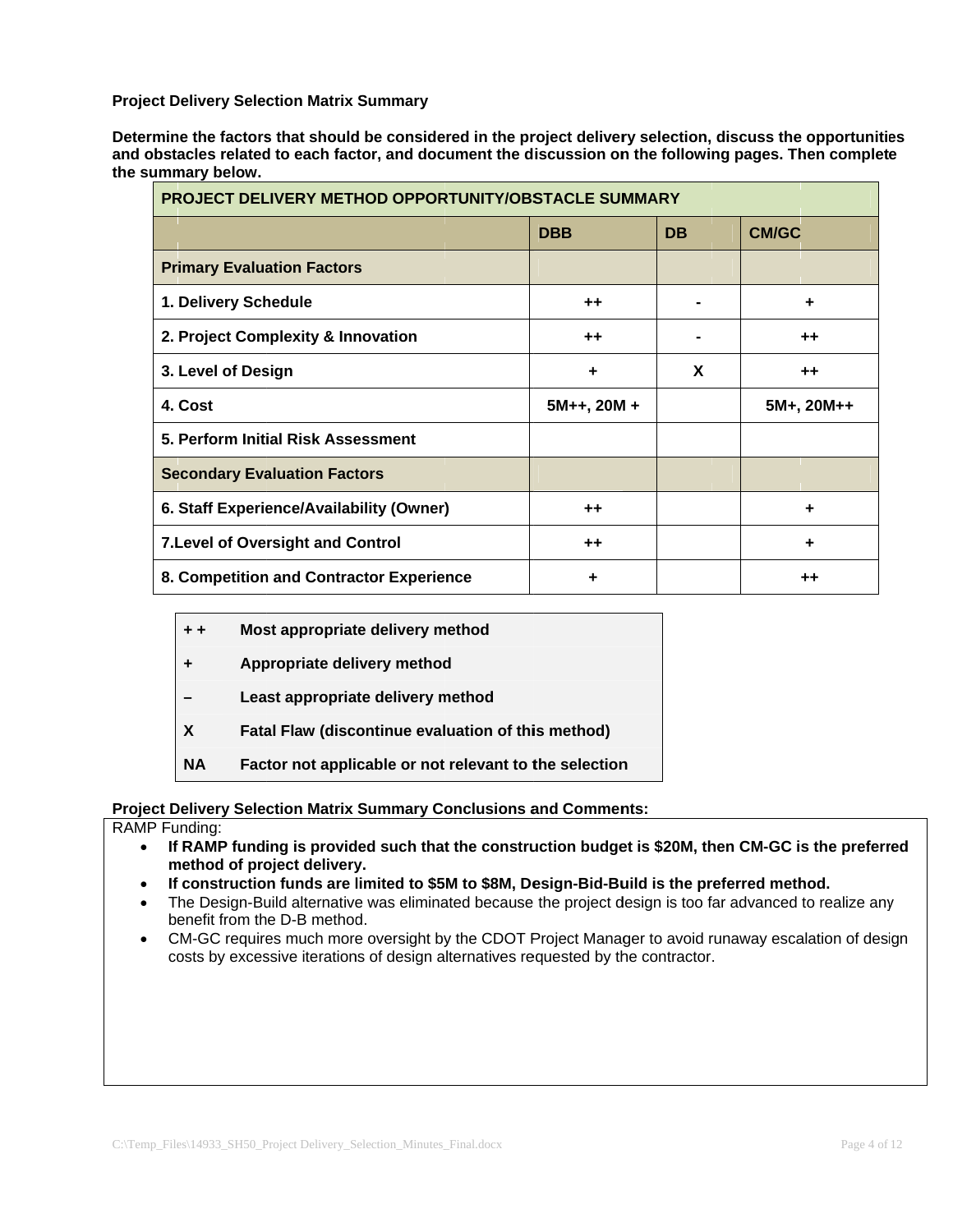#### 1) Delivery Schedule

Delivery schedule is the overall project schedule from scoping through design, construction and opening to the public. Assess time considerations in getting the project started or funding dedicated and assess project completion *importance* 

| <b>DESIGN-BID-BUILD</b><br>Requires time to perform sequential design and procurement, but if design time is available has the<br>shortest procurement time after the design is complete. |                                                                                    |  |  |  |
|-------------------------------------------------------------------------------------------------------------------------------------------------------------------------------------------|------------------------------------------------------------------------------------|--|--|--|
| <b>Opportunities</b>                                                                                                                                                                      | <b>Obstacles</b>                                                                   |  |  |  |
| Schedule is more predictable and more<br>manageable                                                                                                                                       | Design and construction schedules can be<br>unrealistic due to lack industry input |  |  |  |
| Elements of design can be advanced prior to<br>permitting, construction, etc.                                                                                                             | Errors in design lead to change orders and schedule<br>delays                      |  |  |  |
| Milestones easier to define                                                                                                                                                               |                                                                                    |  |  |  |
| ROW/Environmental clearances are already in<br>process and can be completed within schedule.                                                                                              |                                                                                    |  |  |  |

#### **DESIGN-BUILD**

Can get project under construction before completing design. Parallel process of design and construction can accelerate project delivery schedule; however, procurement time can be lengthy due to the time necessary to develop an adequate RFP, evaluate proposals and provide for a fair, transparent selection process.

| <b>Opportunities</b>              | <b>Obstacles</b>                                                                                             |  |
|-----------------------------------|--------------------------------------------------------------------------------------------------------------|--|
| Shifting schedule risk to DB team | Undefined events or conditions found after<br>procurement, but during design can impact<br>schedule and cost |  |
|                                   |                                                                                                              |  |

#### **CM/GC**

Quickly gets contractor under contract and under construction to meet funding obligations before completing design. Parallel process of development of contract requirements, design, procurements, and construction can accelerate project schedule. However, schedule can be slowed down by coordinating design-related issues between the CM and designer and by the process of reaching a reasonable Guaranteed Maximum Price (GMP).

| <b>Opportunities</b>                                                                              |  | <b>Obstacles</b>                                                      |  |
|---------------------------------------------------------------------------------------------------|--|-----------------------------------------------------------------------|--|
| Continuous constructability review and VE                                                         |  | GMP negotiation can delay the schedule                                |  |
| Early identification and resolution of design and<br>construction issues (e.g.ROW, and earthwork) |  | Designer-contractor-agency disagreements can add<br>delays            |  |
|                                                                                                   |  | Strong agency management is required to control<br>costs and schedule |  |
|                                                                                                   |  |                                                                       |  |

#### **Delivery Schedule Summary**

|                      | <b>DBB</b> | DB | <b>CM/GC</b> |
|----------------------|------------|----|--------------|
| 1. Delivery Schedule |            |    |              |

#### Notes and Comments:

Due to clearances being already in process, DBB should not impact schedule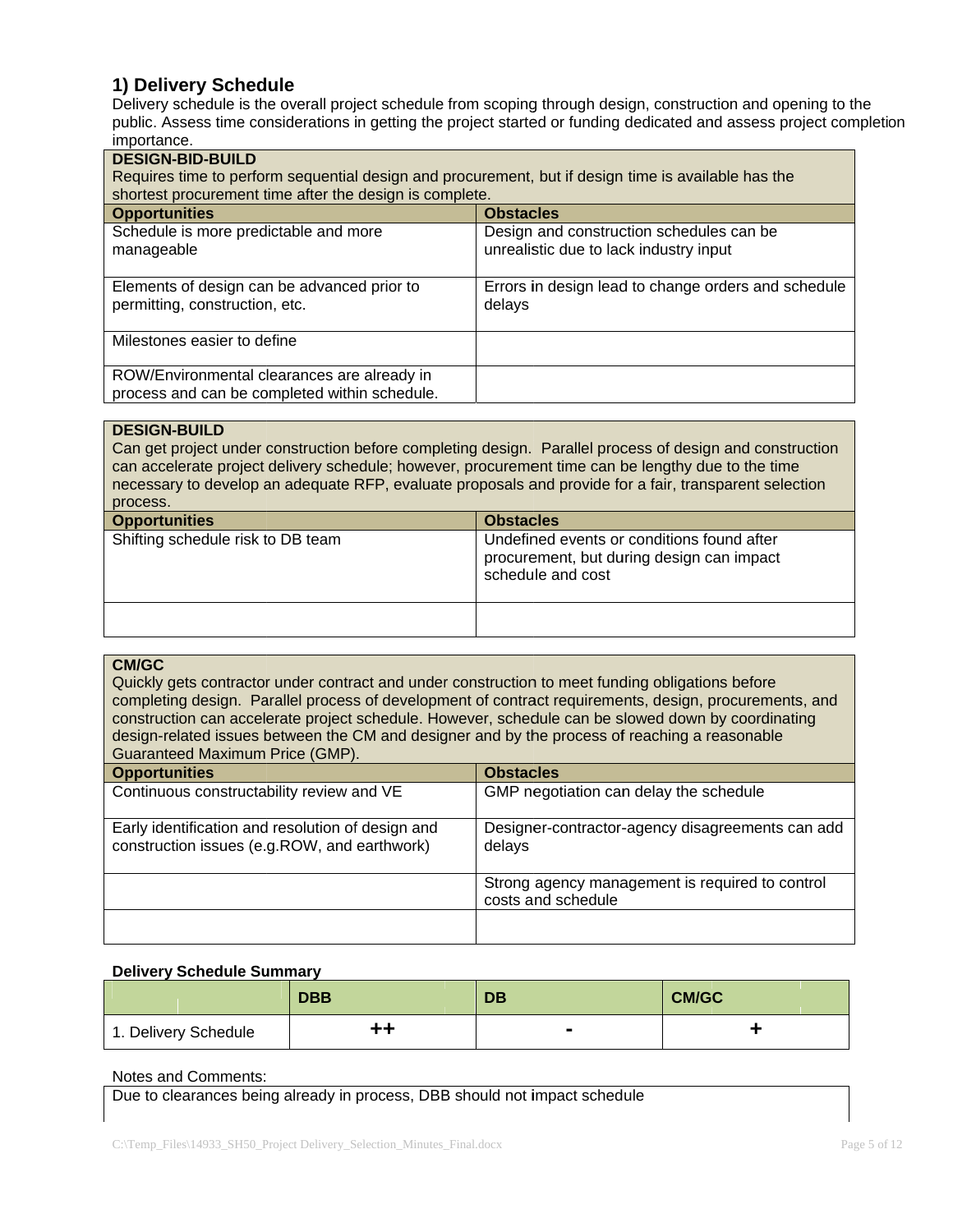### 2) Project Complexity & Innovation

Project complexity and innovation is the potential applicability of new designs or processes to resolve complex tochnical issues

| technical issues.                                                                                      |                                               |  |  |  |
|--------------------------------------------------------------------------------------------------------|-----------------------------------------------|--|--|--|
| <b>DESIGN-BID-BUILD</b>                                                                                |                                               |  |  |  |
| Allows CDOT to fully resolve complex design issues and qualitatively evaluate designs before           |                                               |  |  |  |
| procurement of the general contractor. Innovation is provided by CDOT/Consultant expertise and through |                                               |  |  |  |
| traditional owner directed processes such as VE studies and contractor bid alternatives.               |                                               |  |  |  |
| <b>Opportunities</b>                                                                                   | <b>Obstacles</b>                              |  |  |  |
| CDOT can have more control of design of complex                                                        | Innovations can add cost or time and restrain |  |  |  |
| projects                                                                                               | contractor's benefits                         |  |  |  |
|                                                                                                        |                                               |  |  |  |
| Aids in consistency and maintainability                                                                | No contractor input to optimize costs         |  |  |  |
|                                                                                                        |                                               |  |  |  |
| Complex design can be resolved and competitively                                                       |                                               |  |  |  |
| bid                                                                                                    |                                               |  |  |  |
| Provides more time for CDOT Design Review                                                              |                                               |  |  |  |
|                                                                                                        |                                               |  |  |  |

#### **DESIGN-BUILD**

Incorporates design-builder input into design process through best value selection and contractor proposed Alternate Technical Concepts (ATCs) – which are a cost oriented approach to providing complex and innovative designs. Requires that desired solutions to complex projects be well defined through contract requirements.

| <b>Opportunities</b>                        |  | <b>Obstacles</b>                                                             |                                          |  |
|---------------------------------------------|--|------------------------------------------------------------------------------|------------------------------------------|--|
| Constructability and VE inherent in process |  | Quality assurance for innovative processes are<br>difficult to define in RFP |                                          |  |
| Sole point of responsibility                |  |                                                                              | Sole point of responsibility             |  |
|                                             |  |                                                                              | Little control over construction methods |  |

#### **CM/GC**

Allows independent selection of designer and contractor based on qualifications and other factors to jointly address complex innovative designs through three party collaboration of CDOT, designer and Contractor. Allows for a qualitative (nonprice oriented) design but requires agreement on GMP

| <b>Opportunities</b>                                       | <b>Obstacles</b>                            |  |
|------------------------------------------------------------|---------------------------------------------|--|
| Highly innovative process through 3 party<br>collaboration | Innovations can add cost or time            |  |
| VE inherent in process and enhanced<br>constructability    | Scope additions can be difficult to manage  |  |
| Can take to market for bidding as contingency              | Process depends on designer/CM relationship |  |
|                                                            |                                             |  |

#### **Project Complexity & Innovation Summary**

|                                       | <b>DBB</b> | <b>DB</b> | <b>CM/GC</b> |
|---------------------------------------|------------|-----------|--------------|
| 2. Project Complexity &<br>Innovation | 00         |           | tt.          |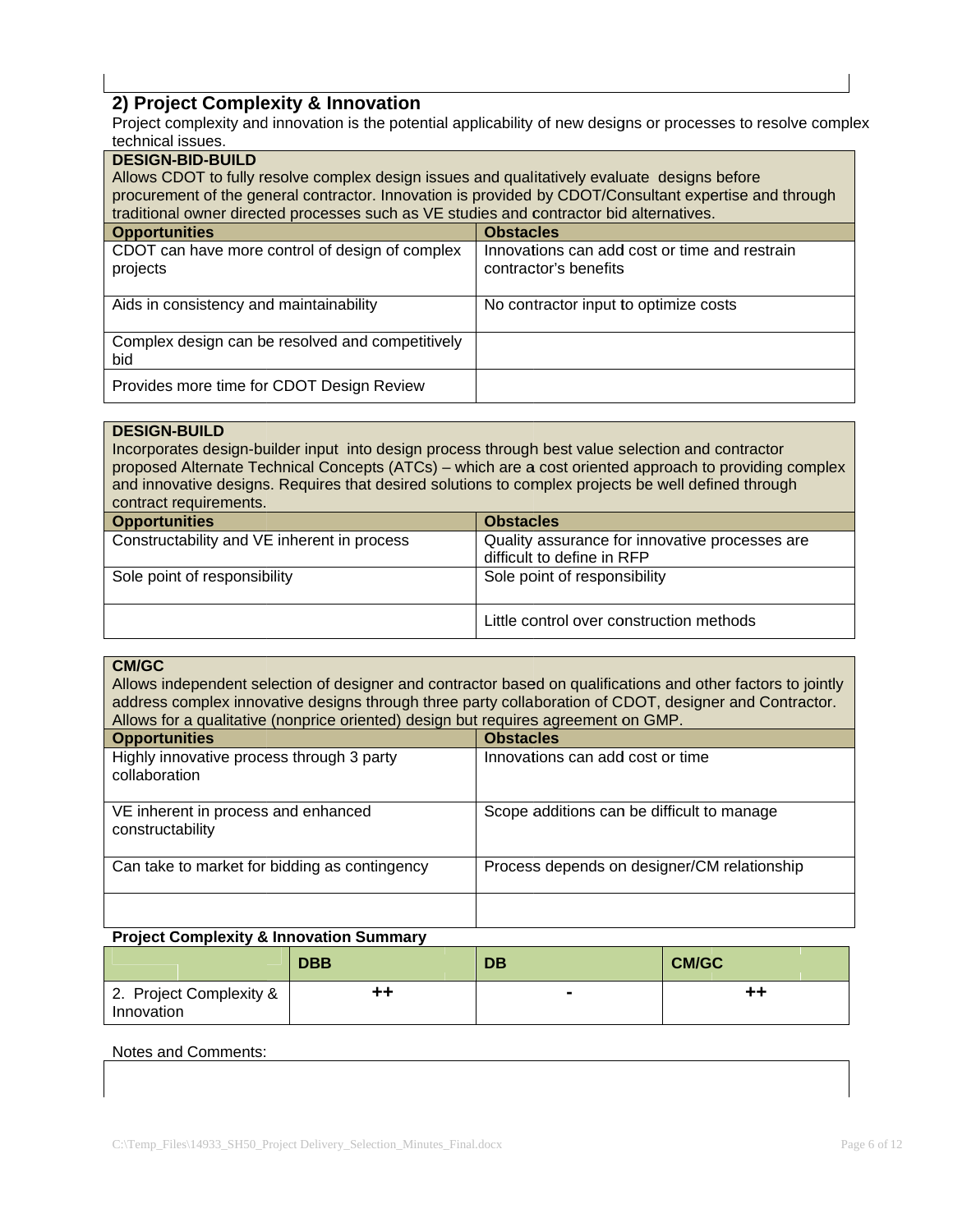3) Level of Design<br>Level of design is the percentage of design completion at the time of the project delivery procurement **DESIGN-BID-BUILD** 

| 100% design by CDOT, with CDOT having complete control over the design.                   |                                                                                                                                       |  |  |
|-------------------------------------------------------------------------------------------|---------------------------------------------------------------------------------------------------------------------------------------|--|--|
| <b>Opportunities</b>                                                                      | <b>Obstacles</b>                                                                                                                      |  |  |
| The scope of the project is well defined through<br>complete plans and contract documents | Can reduce the level of constructability since the<br>contractor is not bought into the project until after<br>the design is complete |  |  |
| Project/scope can be developed through design                                             | Owner design errors can result in a higher number<br>of change orders, claims, etc.                                                   |  |  |
| Well-known process to the industry                                                        |                                                                                                                                       |  |  |
|                                                                                           |                                                                                                                                       |  |  |

#### **DESIGN-BUILD**

Design advanced by CDOT to the level necessary to precisely define contract requirements and properly allocate risk (typically 30% or less).

| <b>Opportunities</b>                                                                      | <b>Obstacles</b>                                                                                         |  |  |
|-------------------------------------------------------------------------------------------|----------------------------------------------------------------------------------------------------------|--|--|
| Contractor involvement in early design, which<br>improves constructability and innovation | Must have very clear definitions and requirements in<br>the RFP because it is the basis for the contract |  |  |
|                                                                                           | If design is too far advanced it will limit the<br>advantages of design-build                            |  |  |
|                                                                                           | Less agency control over the design                                                                      |  |  |
|                                                                                           |                                                                                                          |  |  |

| <b>CM/GC</b>                                                               |            |                                                                                                               |                                                    |  |
|----------------------------------------------------------------------------|------------|---------------------------------------------------------------------------------------------------------------|----------------------------------------------------|--|
|                                                                            |            | Can utilize a lower level of design prior to procurement of the CM/GC and then joint collaboration of         |                                                    |  |
|                                                                            |            | CDOT, designer, and CM/GC in the further development of the design. Iterative nature of design process        |                                                    |  |
| risks extending the project schedule.                                      |            |                                                                                                               |                                                    |  |
|                                                                            |            |                                                                                                               |                                                    |  |
| <b>Opportunities</b>                                                       |            | <b>Obstacles</b>                                                                                              |                                                    |  |
| Contractor involvement in early design improves<br>constructability        |            |                                                                                                               | Three party process can slow progression of design |  |
| CDOT controls design                                                       |            |                                                                                                               |                                                    |  |
| Design can be used for DBB if the price is not<br>successfully negotiated. |            | If design is too far advanced it will limit the<br>advantages of CMGC or could require design<br>backtracking |                                                    |  |
| CDOT has greater control to select Contractor, (ie.                        |            |                                                                                                               |                                                    |  |
| Contractor with expert blasting experience.                                |            |                                                                                                               |                                                    |  |
| <b>Level of Design Summary</b>                                             |            |                                                                                                               |                                                    |  |
|                                                                            | <b>DRR</b> | <b>DR</b>                                                                                                     | CM/GC                                              |  |

#### X  $++$  $++$ 3. Level of Design

#### Notes and Comments:

The design is too far advanced to realize any benefit from Design/Build.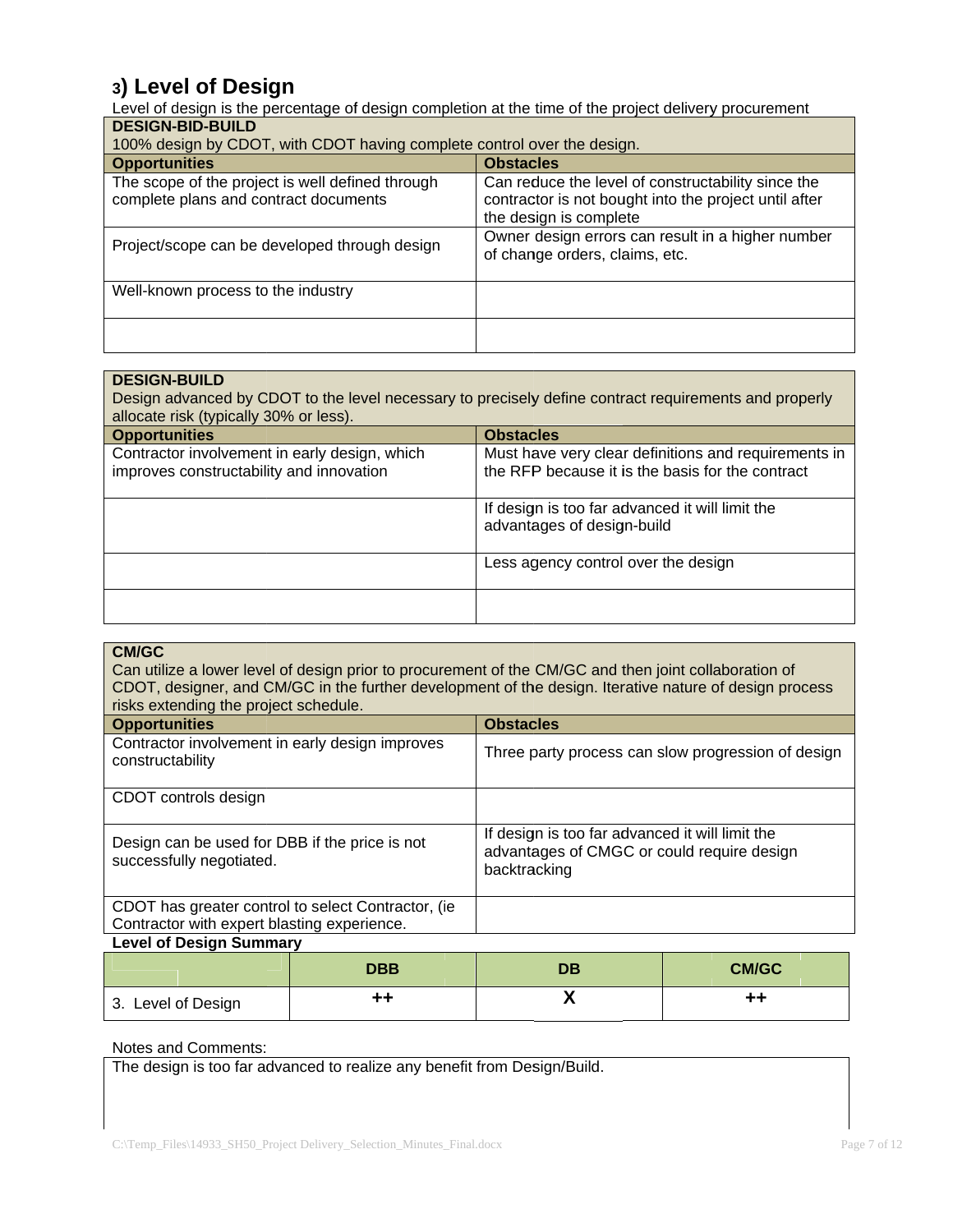### 4) Cost

Project cost is the financial process related to meeting budget restrictions, early and precise cost estimation, and<br>control of project costs.

| <b>DESIGN-BID-BUILD</b><br>Competitive bidding provides a low cost construction for a fully defined scope of work. Costs accuracy<br>limited until design is completed. More likelihood of cost change orders due to contractor having no |                                                                            |  |  |
|-------------------------------------------------------------------------------------------------------------------------------------------------------------------------------------------------------------------------------------------|----------------------------------------------------------------------------|--|--|
| design responsibility.<br><b>Opportunities</b><br><b>Obstacles</b>                                                                                                                                                                        |                                                                            |  |  |
| Construction costs are contractually set before<br>construction begins                                                                                                                                                                    | More potential of cost change orders due to owner<br>design responsibility |  |  |
|                                                                                                                                                                                                                                           |                                                                            |  |  |
|                                                                                                                                                                                                                                           |                                                                            |  |  |
|                                                                                                                                                                                                                                           |                                                                            |  |  |

| <b>DESIGN-BUILD</b>                                                                                       |                  |  |
|-----------------------------------------------------------------------------------------------------------|------------------|--|
| Designer-builder collaboration and ATCs can provide a cost-efficient response to project goals. Costs are |                  |  |
| determined with design-build proposal, early in design process. Allows a variable scope bid to match a    |                  |  |
| fixed budget. Poor risk allocation can result in high contingencies.                                      |                  |  |
| <b>Opportunities</b>                                                                                      | <b>Obstacles</b> |  |
|                                                                                                           |                  |  |
|                                                                                                           |                  |  |
|                                                                                                           |                  |  |
|                                                                                                           |                  |  |

| <b>CM/GC</b><br>CDOT/designer/contractor collaboration to reduce risk pricing can provide a low cost project however non-<br>competitive negotiated GMP introduces price risk. Good flexibility to design to a budget. |  |                                                                                  |                                                       |
|------------------------------------------------------------------------------------------------------------------------------------------------------------------------------------------------------------------------|--|----------------------------------------------------------------------------------|-------------------------------------------------------|
| <b>Opportunities</b>                                                                                                                                                                                                   |  | <b>Obstacles</b>                                                                 |                                                       |
| Early contractor involvement can result in<br>construction cost savings through VE and<br>constructability                                                                                                             |  | design alternatives requested by the contractor.                                 | Escalation of design costs by excessive iterations of |
| Integrated design/construction process can provide<br>a cost efficient strategies to project goals                                                                                                                     |  | Difficulty in GMP negotiation introduces some risk<br>aborting the CM/GC process | that GMP will not be successfully executed requiring  |
|                                                                                                                                                                                                                        |  |                                                                                  |                                                       |
|                                                                                                                                                                                                                        |  |                                                                                  |                                                       |

#### **Cost Summary**

|         | <b>DBB</b> |    | <b>DB</b> | <b>CM/GC</b> |
|---------|------------|----|-----------|--------------|
| 4. Cost |            | ++ |           | ++           |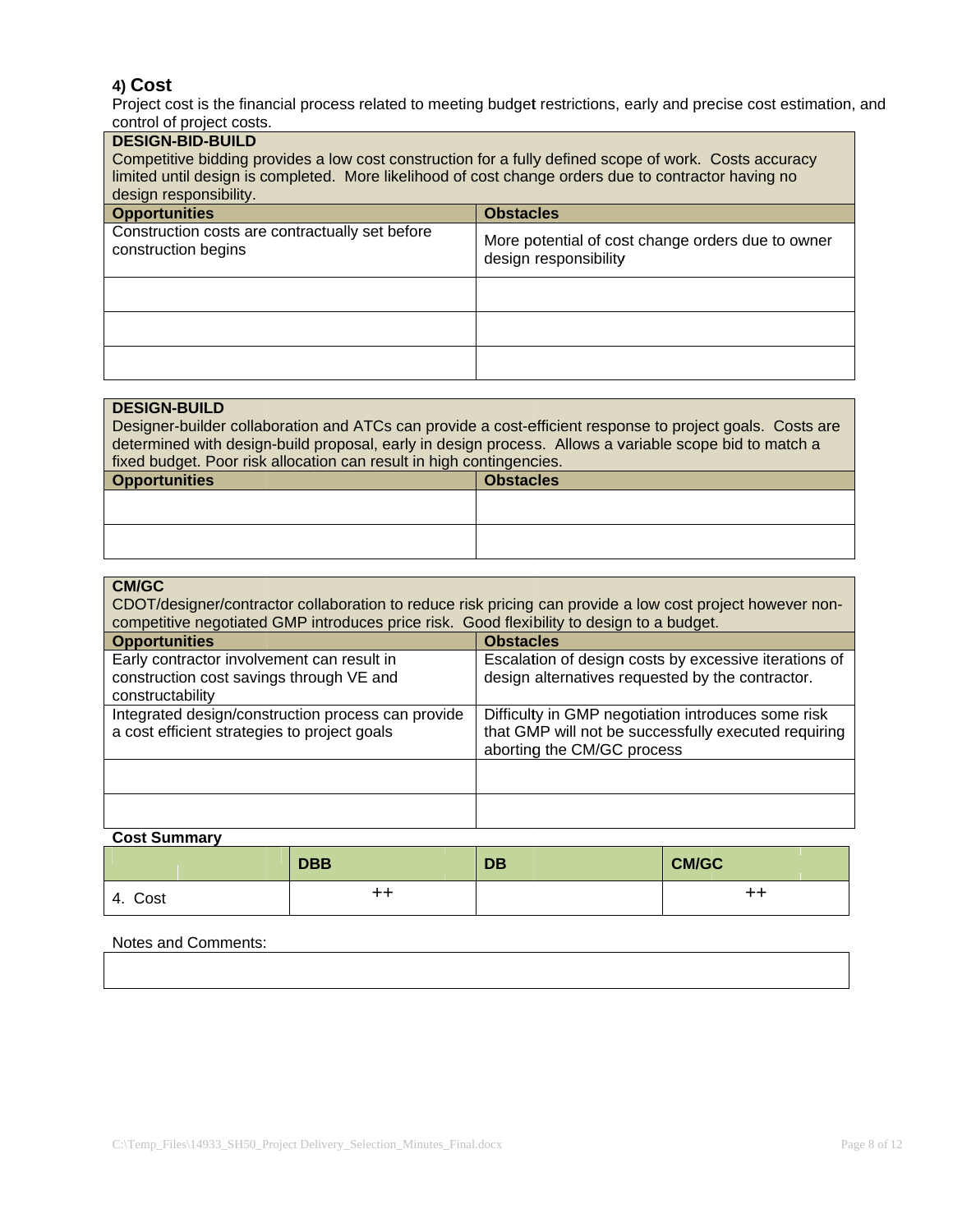#### 5) Initial Risk Assessment

Risk is an uncertain event or condition that, if it occurs, has a negative effect on a project's objectives. Risk allocation is the assignment of unknown events or conditions to the party that can best manage them. An initial assessment of project risks is important to ensure the selection of the delivery method that can properly address them. An approach that focuses on a fair allocation of risk will be most successful. Refer to risk discussion and checklists in appendix B.

#### **DESIGN-BID-BUILD**

Risk allocation for design-bid-build best is understood by the industry, but requires that most designrelated risks and third party risks be resolved prior to procurement to avoid costly contractor contingency pricing and change orders and claims.

| priority and criating condense and crammer     |  |                                                    |
|------------------------------------------------|--|----------------------------------------------------|
| <b>Opportunities</b>                           |  | <b>Obstacles</b>                                   |
| Risks managed separately through design, bid,  |  | Limited industry input in contract risk allocation |
| build is expected easier                       |  |                                                    |
| Risk allocation is most widely understood/used |  | Low-bid related risks                              |
|                                                |  |                                                    |
|                                                |  |                                                    |
|                                                |  |                                                    |
|                                                |  |                                                    |
|                                                |  |                                                    |

#### **DESIGN-BUILD**

| Provides opportunity to properly allocate risks to the party best able to manage them, but requires risks |                  |  |
|-----------------------------------------------------------------------------------------------------------|------------------|--|
| allocated to design-builder to be well defined to minimize contractor contingency pricing of risks.       |                  |  |
| <b>Opportunities</b>                                                                                      | <b>Obstacles</b> |  |
|                                                                                                           |                  |  |
|                                                                                                           |                  |  |
|                                                                                                           |                  |  |
|                                                                                                           |                  |  |
|                                                                                                           |                  |  |

#### **CM/GC**

Provides opportunity for CDOT, designer, and contractor to collectively identify and minimize project risks, and allocate risk to appropriate party. Has potential to minimize contractor contingency pricing of risk, but can lose the element of competition in pricing.

| <b>Opportunities</b>                                                                         | <b>Obstacles</b>                                                            |
|----------------------------------------------------------------------------------------------|-----------------------------------------------------------------------------|
| Contractor can have a better understanding of the<br>unknown conditions as design progresses | Disagreement among Designer-Contractor-Owner<br>can put the process at risk |
| Contractor will help identify and manage risk                                                | Strong agency management is required to<br>negotiate/optimize risks         |
| Avoids low-bid risk in procurement                                                           | Designer-contractor-agency disagreements can add<br>delays                  |
|                                                                                              |                                                                             |

#### **Initial Risk Assessment Summary**

|                               | <b>DBB</b> | <b>DB</b> | <b>CM/GC</b> |
|-------------------------------|------------|-----------|--------------|
| 5. Initial Risk<br>Assessment |            |           |              |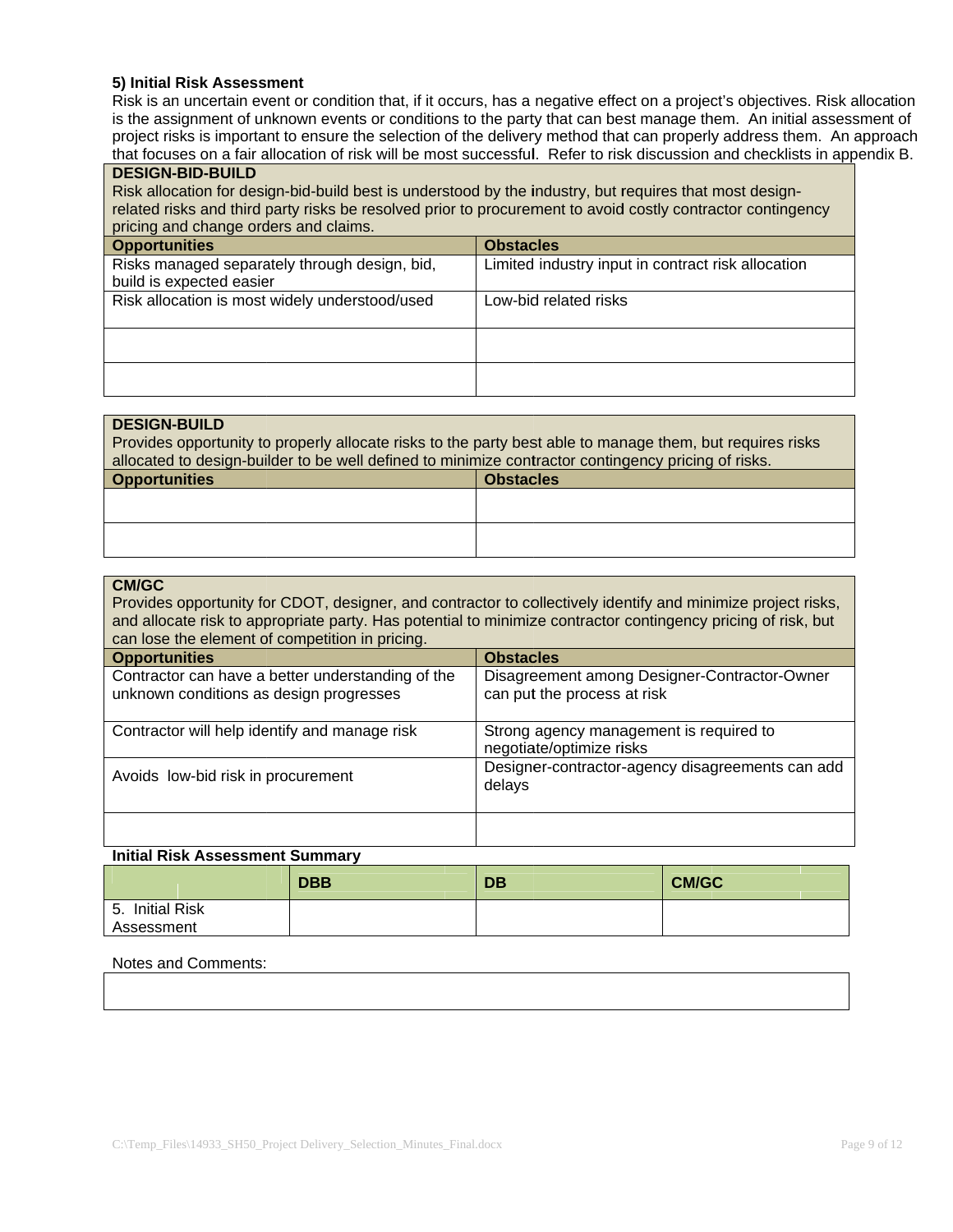#### 6) Staff Experience/Availability

Owner staff experience and availability as it relates to the project delivery methods in question.

### **DESIGN-BID-BUILD**

| Technical and management resources necessary to perform the design and plan development. Resource<br>needs can be more spread out. |                  |  |  |
|------------------------------------------------------------------------------------------------------------------------------------|------------------|--|--|
| <b>Opportunities</b>                                                                                                               | <b>Obstacles</b> |  |  |
| Agency, contractors and consultants have high<br>level of experience with the traditional system                                   |                  |  |  |
|                                                                                                                                    |                  |  |  |
|                                                                                                                                    |                  |  |  |
|                                                                                                                                    |                  |  |  |

# **DESIGN-BUILD** Technical and management resources and expertise necessary to develop the RFQ and RFP and administrate the procurement. Concurrent need for both design and construction resources to oversee the implementation. **Opportunities Obstacles**

| <b>CM/GC</b><br>Strong, committed CDOT project management resources are important for success of the CM/GC<br>process. Resource needs are similar to DBB except CDOT must coordinate CM's input with the project<br>designer and be prepared for GMP negotiations. |  |                                                                                |  |
|--------------------------------------------------------------------------------------------------------------------------------------------------------------------------------------------------------------------------------------------------------------------|--|--------------------------------------------------------------------------------|--|
| <b>Opportunities</b>                                                                                                                                                                                                                                               |  | <b>Obstacles</b>                                                               |  |
| Agency can improve efficiencies by having more<br>project managers on staff rather than specialized<br>experts                                                                                                                                                     |  | Strong committed owner project management is<br>important to success           |  |
|                                                                                                                                                                                                                                                                    |  | Existing staff may need additional training to<br>address their changing roles |  |
|                                                                                                                                                                                                                                                                    |  | Agency must learn how to negotiate GMP projects                                |  |
|                                                                                                                                                                                                                                                                    |  |                                                                                |  |

#### **Staff Experience/Availability Summary**

|                                      | <b>DBB</b> | <b>DB</b> | <b>CM/GC</b> |
|--------------------------------------|------------|-----------|--------------|
| 6. Staff Experience/<br>Availability | $++$       |           |              |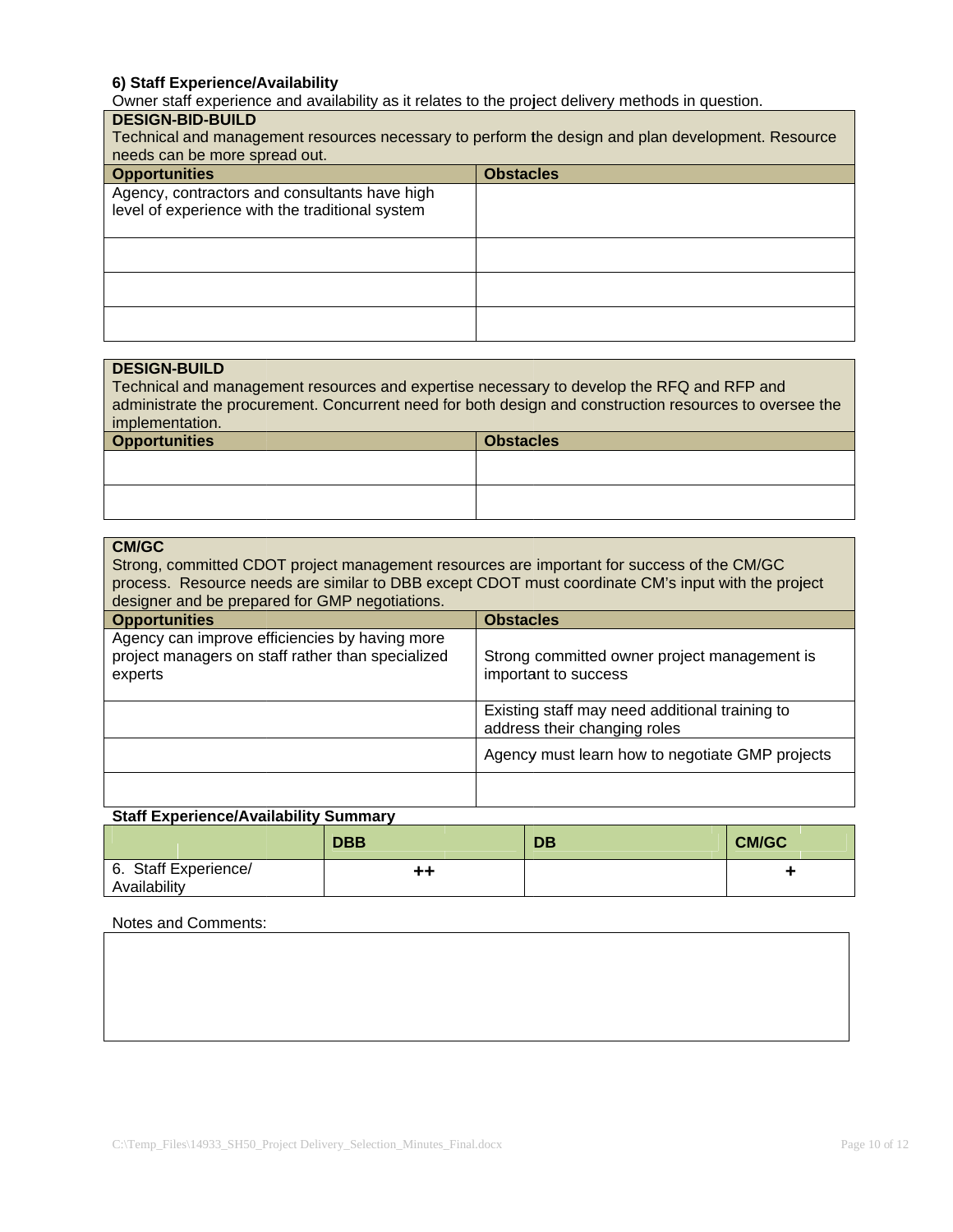#### 7) Level of Oversight and Control

Level of oversight involves the amount of agency staff required to monitor the design or construction, and amount of agency control over the delivery process

| <b>DESIGN-BID-BUILD</b><br>Full control over a linear design and construction process. |                                                                      |  |  |  |  |
|----------------------------------------------------------------------------------------|----------------------------------------------------------------------|--|--|--|--|
| <b>Opportunities</b>                                                                   | <b>Obstacles</b>                                                     |  |  |  |  |
| Oversight roles are well understood                                                    | Increased likelihood of claims due to owner design<br>responsibility |  |  |  |  |
|                                                                                        |                                                                      |  |  |  |  |
|                                                                                        |                                                                      |  |  |  |  |
|                                                                                        |                                                                      |  |  |  |  |

#### **DESIGN-BUILD**

Less control over the design (design desires must be written into the RFP contract requirements). Generally less control over the construction process (design-builder often has QA responsibilities).

| <b>Opportunities</b> | <b>Obstacles</b> |
|----------------------|------------------|
|                      |                  |
|                      |                  |
|                      |                  |
|                      |                  |

| CM/GC<br>Most control by CDOT over both the design, and construction, and control over a collaborative<br>owner/designer/contractor project team |                  |                                                   |  |
|--------------------------------------------------------------------------------------------------------------------------------------------------|------------------|---------------------------------------------------|--|
| <b>Opportunities</b>                                                                                                                             | <b>Obstacles</b> |                                                   |  |
| Getting input from construction to enhance<br>constructability and innovation                                                                    | CM/GC            | Agency must have experienced staff to oversee the |  |
|                                                                                                                                                  |                  | Higher level of cost oversight required           |  |
|                                                                                                                                                  |                  |                                                   |  |
|                                                                                                                                                  |                  |                                                   |  |

#### **Level of Oversight and Control Summary**

|                                   | <b>DBB</b> | DB | <b>CM/GC</b> |
|-----------------------------------|------------|----|--------------|
| Level of Oversight and<br>Control | ++         |    |              |